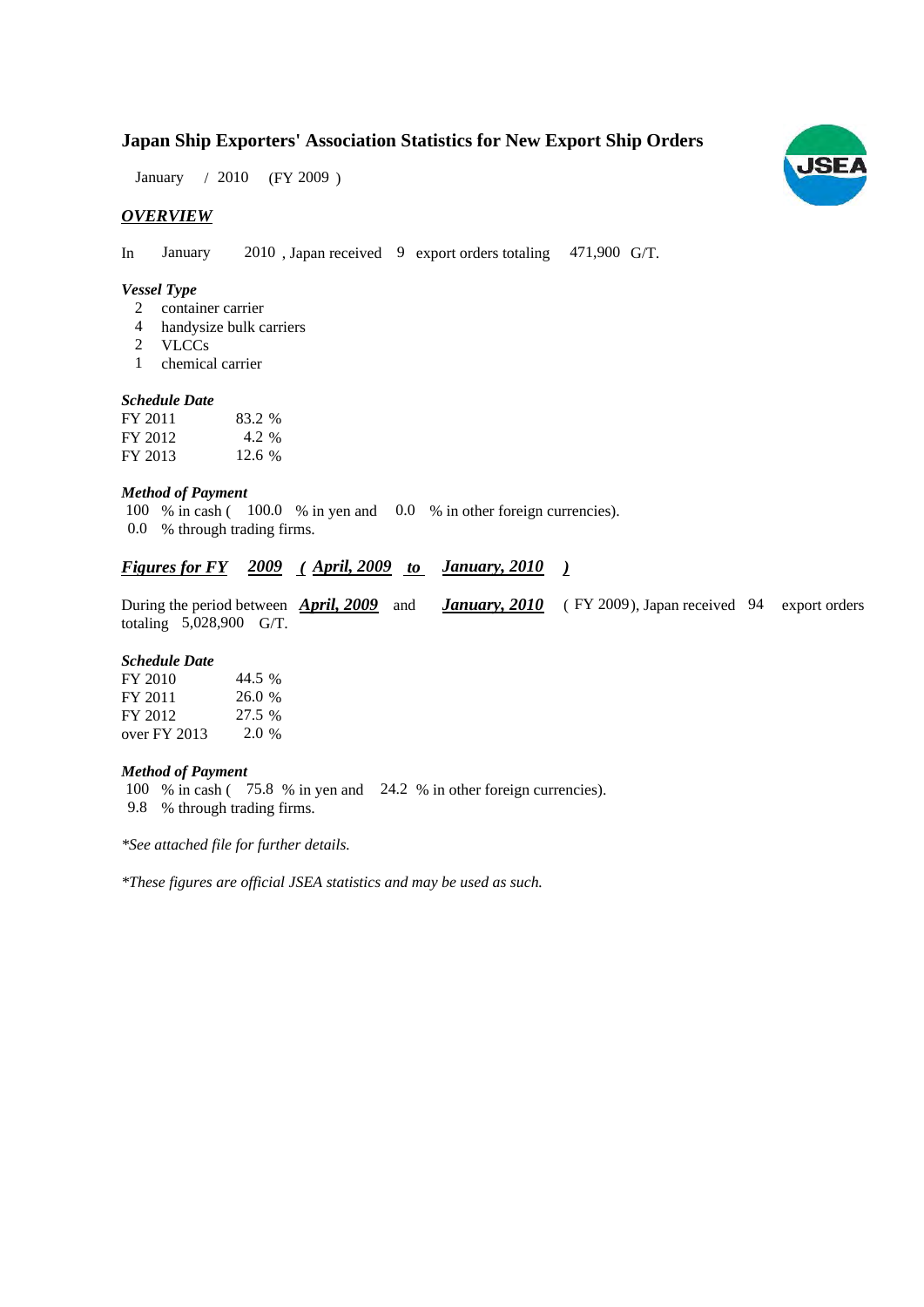# New Export Orders Placed in January 2010 (FY 2009) Based on Fiscal Year

JSEA (February 2010)

| Description              | Apr 08 to Mar 09<br>October 2009<br>Apr 09 to Sept 09 |            | November 2009<br>December 2009 |           |     | January 2010 |       | Apr 09 to Jan 10 |                | Jan 09 to Jan 09 |     |         |     |           |     |           |
|--------------------------|-------------------------------------------------------|------------|--------------------------------|-----------|-----|--------------|-------|------------------|----------------|------------------|-----|---------|-----|-----------|-----|-----------|
|                          | No.                                                   | G/T        | No.                            | G/T       | No. | G/T          | No.   | G/T              | N <sub>0</sub> | G/T              | No. | G/T     | No. | G/T       | No. | G/T       |
| <b>General Cargos</b>    | 15                                                    | 712.580    |                                | 216,000   |     | 105,900      |       | 105,900          |                | 105,900          |     | 54,200  |     | 587,900   |     | 533,700   |
| <b>Bulk Carriers</b>     | 276                                                   | 11,078,040 | 45                             | 1.929.810 |     | 92,100       | l 1 I | 237,890          |                | 148,300          |     | 79,400  | 67  | 2,487,500 | 81  | 3,009,560 |
| Tankers                  | 39                                                    | 2,770,610  | 10                             | ,163,100  |     | 160,300      |       | 60,400           |                | 217,400          |     | 338,300 |     | 1,939,500 |     | 2,154,450 |
| <b>Combined Carriers</b> |                                                       |            |                                |           |     |              |       |                  |                |                  |     |         |     |           |     |           |
| <b>Others</b>            |                                                       |            |                                | 14.000    |     |              |       |                  |                |                  |     |         |     | 14,000    |     | 14,000    |
| Total                    | 330                                                   | 14,561,230 | 60                             | 3,322,910 |     | 358,300      | 131   | 404,190          |                | 471,600          |     | 471,900 | 94  | 5,028,900 | 111 | 5,711,710 |
| $FY$ 2008 / FY 2007 (%)  |                                                       | $*53.2$    |                                | 27.6      |     | 62.7         |       | 76.5             |                | 171.5            |     | 150.5   |     | 36.7      |     | $** 29.4$ |
| In CGT                   |                                                       | 6,704,499  |                                | 1,426,575 |     | 141.140      |       | 196,612          |                | 189,852          |     | 196,000 |     | 2,150,179 |     | 2,528,526 |

*Figures for shipbuilding orders of 500 G/T and over for export as steel vessels placed with JSEA members are covered.* \*FY 2008/FY2007

\*\*Calendar Year 2009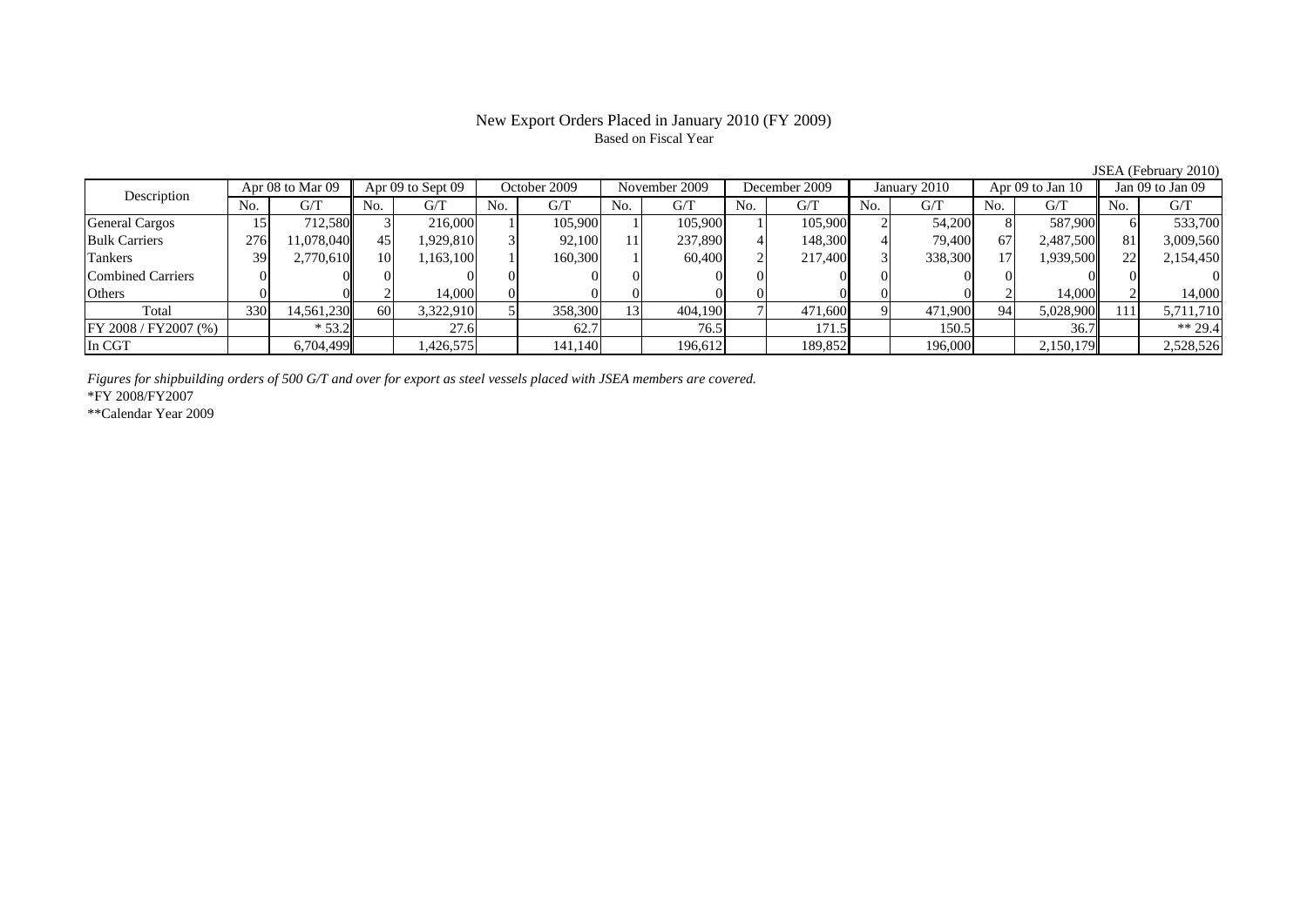# Export Ships Delivered in January 2010 (FY 2009) Based on Fiscal Year

JSEA (February 2010)

| Description              | Apr 08 to Mar 09 |            | Apr 09 to Sept 09 |           | October 2009 |           | November 2009 |           | December 2009   |         | January 2010 |           | Apr 09 to Jan 10 |            | Jan $09$ to Dec $09$ |            |
|--------------------------|------------------|------------|-------------------|-----------|--------------|-----------|---------------|-----------|-----------------|---------|--------------|-----------|------------------|------------|----------------------|------------|
|                          | No.              | G/T        | No.               | G/T       | No.          | G/T       | No.           | G/T       | No.             | G/T     | No.          | G/T       | No.              | G/T        | No.                  | G/T        |
| <b>General Cargos</b>    | 28               | 1,062,439  |                   | 526.189   |              |           |               |           |                 | 36,782  |              | 44,450    |                  | 607,421    | 22                   | 1,015,147  |
| <b>Bulk Carriers</b>     | 216              | 9,467,947  | 104               | 4,610,037 | 22           | 962,263   | 22            | 978,437   | 12 <sup>1</sup> | 671,646 | 32           | 1,349,233 | 192              | 8,571,616  | 222                  | 9,844,915  |
| Tankers                  | -94.             | 5,227,663  | 45                | 2,034,496 |              | 771.345   |               | 205,823   |                 | 227,656 | 13           | 815,166   | 75 <sub>1</sub>  | 4,054,486  | 931                  | 5,089,127  |
| <b>Combined Carriers</b> |                  |            |                   |           |              |           |               |           |                 |         |              |           |                  |            |                      |            |
| Others                   |                  | 7.000      |                   |           |              |           |               |           |                 |         |              |           |                  |            |                      |            |
| Total                    | 339              | 15,765,049 | 160               | 7,170,722 | 33           | 1,733,608 | 25            | 1,184,260 |                 | 936,084 | 47           | 2,208,849 | 282              | 13,233,523 | 337                  | 15,949,189 |
| FY 2008 / FY 2007 (%)    |                  | $*102.2$   |                   | 112.9     |              | 111.1     |               | 85.4      |                 | 60.7    |              | 119.1     |                  | 104.2      |                      | ** 99.8    |
| In CGT                   |                  | 7,653,058  |                   | 3,371,816 |              | 720,181   |               | 580,378   |                 | 458,491 |              | 1,032,227 |                  | 6,163,093  |                      | 7,571,224  |

*Deliveries of new shipbuilding orders of 500 G/T and over for export as steel vessels placed with JSEA members are covered.*

\*FY 2008/FY2007

\*\*Calendar Year 2009